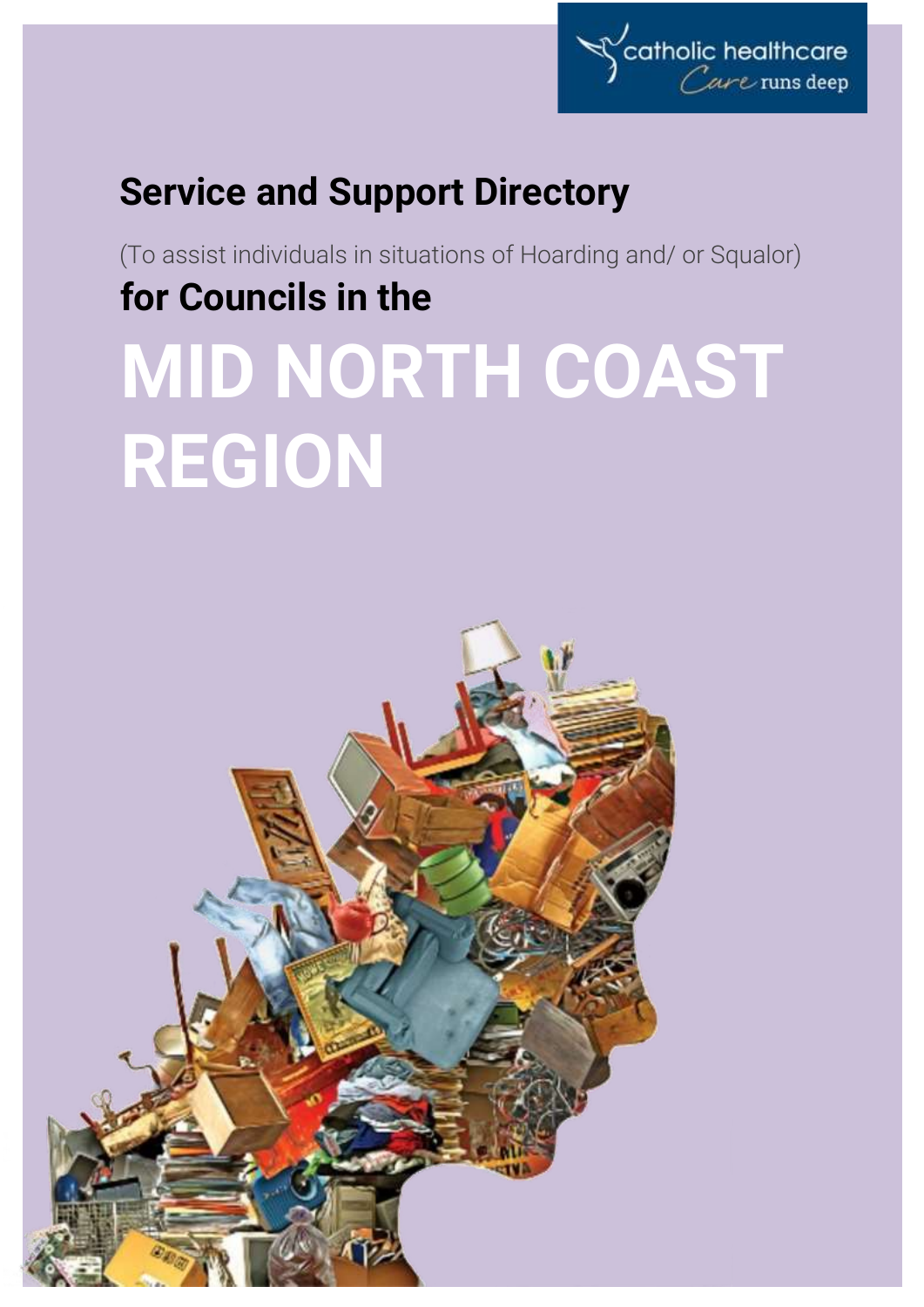

### Councils within the Mid North Coast Region

- [Port Macquarie-Hastings Council](http://www.pmhc.nsw.gov.au/)
- [Nambucca Valley Council](http://www.nambucca.nsw.gov.au/)
- [Kempsey Shire Council](http://www.kempsey.nsw.gov.au/index.html)
- [Coffs Harbour City Council](https://www.coffsharbour.nsw.gov.au/Pages/default.aspx)

To assist individuals holistically, comprehensively and provide an opportunity to succeed, a variety of supports are required.



*Service and Support Directory – MID NORTH COAST* 2021 Catholic Healthcare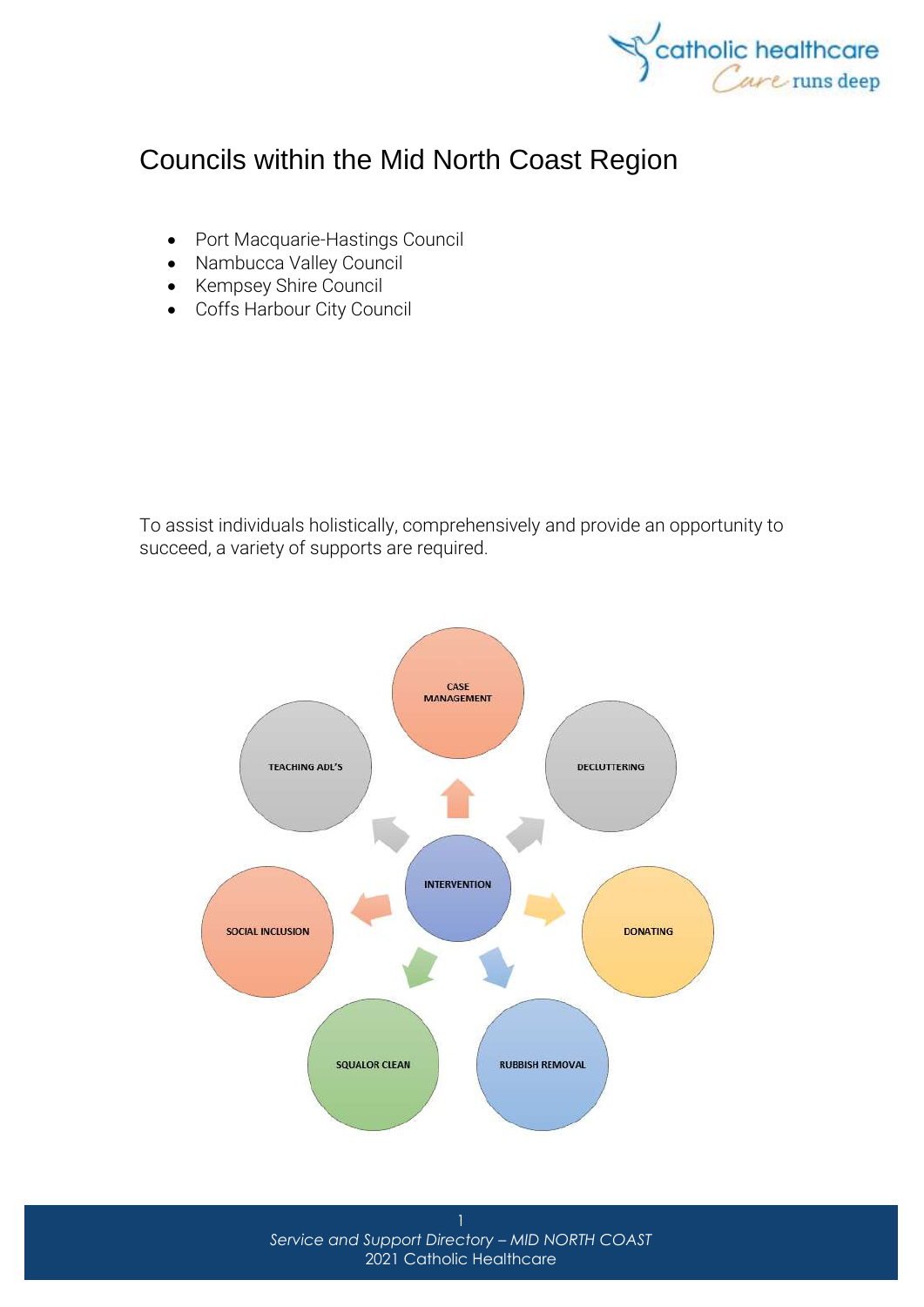

#### Contents:

| 1. Case Management            | page 3  |
|-------------------------------|---------|
| 2. Decluttering               | page 4  |
| 3. Donation Services          | page5   |
| 4. Rubbish Removal            | page 6  |
| 5. Squalor Clean              | page 6  |
| 6. Social Inclusion           | page 6  |
| 7. Activities of Daily Living | page 8  |
| 8. Mental Health              | page 12 |

#### **Acronyms**

| <b>CHSP</b> | Commonwealth Home Support Program    |
|-------------|--------------------------------------|
| <b>NDIS</b> | National Disability Insurance Scheme |
| <b>HCP</b>  | Home Care Packages                   |
| <b>MAC</b>  | My Aged Care                         |
| <b>ACAT</b> | Aged Care Assessment Team            |
| <b>RAS</b>  | <b>Regional Assessment Service</b>   |
| <b>ACH</b>  | Assistance with Care and Housing     |
| DA          | Domestic Assistance                  |
| SS          | Social Support                       |
| ADL         | Activities of Daily Living           |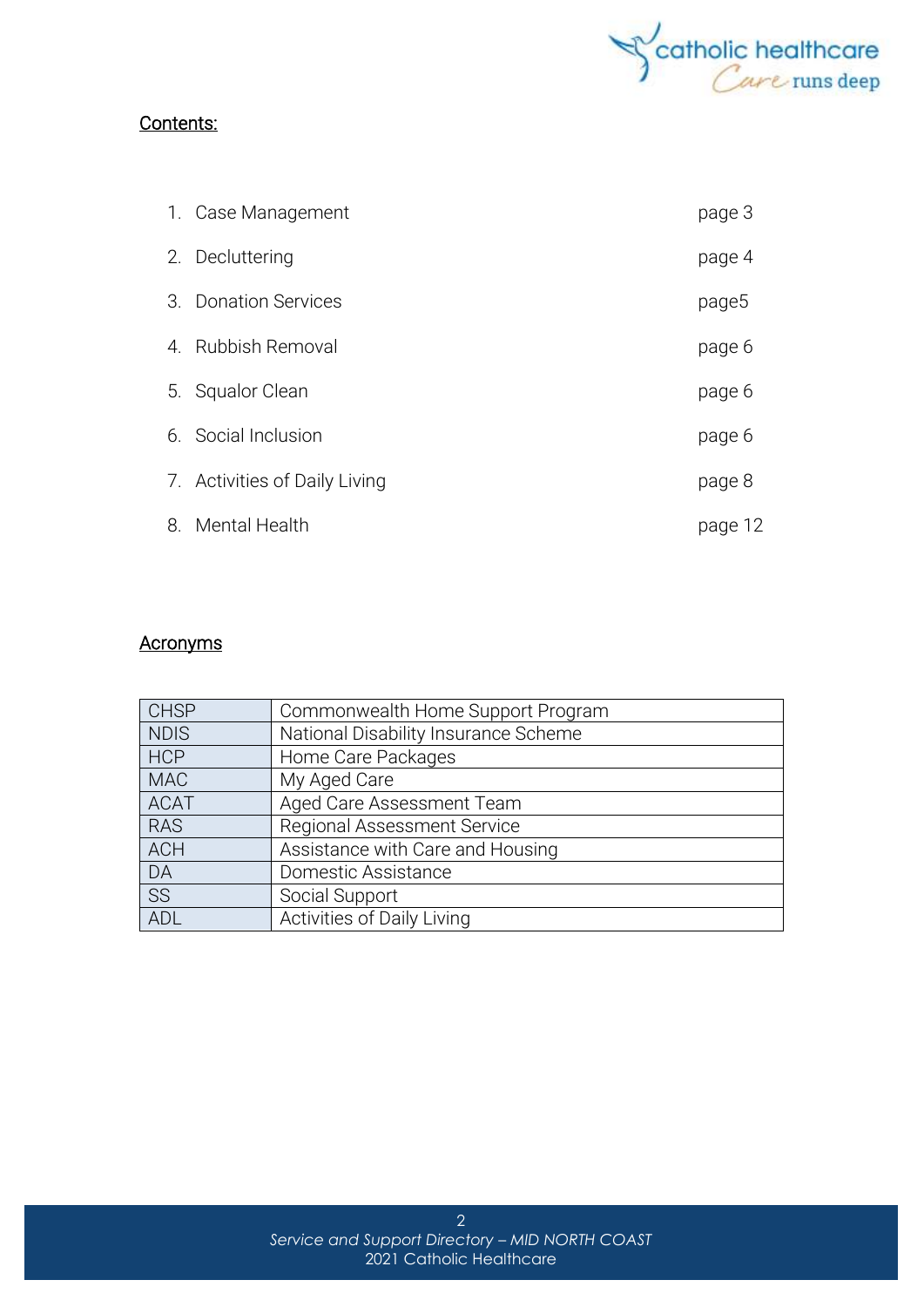

#### CASE MANAGEMENT

• Case management is a collaborative process of assessment, planning, implementation, coordination, facilitation and advocacy for options and services required to meet an individual's holistic (health and human service) needs

| Provider                                           | Support/Assistance                                                          | <b>Contact Details</b>                                                                  |
|----------------------------------------------------|-----------------------------------------------------------------------------|-----------------------------------------------------------------------------------------|
| Baptist Care, Mid North<br>Coast                   | Case Management<br><b>HCP Provider</b><br>CHSP funded                       | 1300 275 227                                                                            |
|                                                    | NDIS supported provider                                                     |                                                                                         |
| <b>Manning Support Services</b>                    | Case management<br>CHSP funded<br>HCP provider                              | 6551 1800                                                                               |
| HammondCare,<br>HammondAtHome                      | Case management<br>HCP provider                                             | 1800 826 166                                                                            |
| St Agnes Care & Lifestyle                          | Case management<br><b>HCP Provider</b><br>NDIS support coordination         | 02 5525 3600                                                                            |
| <b>Bolton Clarke</b>                               | Case management<br><b>HCP Provider</b>                                      | 1300 665 444                                                                            |
| <b>EACH Social &amp; Community</b><br>Health       | Case management<br><b>HCP Provider</b><br><b>NDIS Support coordination</b>  | 1300 003 224                                                                            |
| Bethany Aged Care Centre,<br>Home & Community Care | Case Management<br><b>HCP</b> provider                                      | 02 6583 7600                                                                            |
| Uniting, Home & Community<br>Care                  | Case management<br><b>HCP Provider</b><br>CHSP funding                      | 1800 864 846                                                                            |
| Wesley Home Care &<br><b>Disability Services</b>   | Case Management<br>HCP provider<br>CHSP funding                             | 1300 086 906<br>Grafton/Maclean<br>area-1800 801 503<br>(not sure if in this<br>region) |
| KinCare Health Services,<br>Northern NSW           | Case management<br>HCP provider                                             | 1300 642 987                                                                            |
| Dungog & District<br>NeighborCare                  | Case management<br>HCP provider<br>CHSP funded<br>NDIS support coordination | 02 4992 3348                                                                            |
| Wingham                                            | Case management<br>HCP provider                                             | 1300 738 388                                                                            |
| <b>Stroud Community Lodge</b>                      | Case management<br>HCP provider                                             | 4994 5433                                                                               |

3 *Service and Support Directory – MID NORTH COAST* 2021 Catholic Healthcare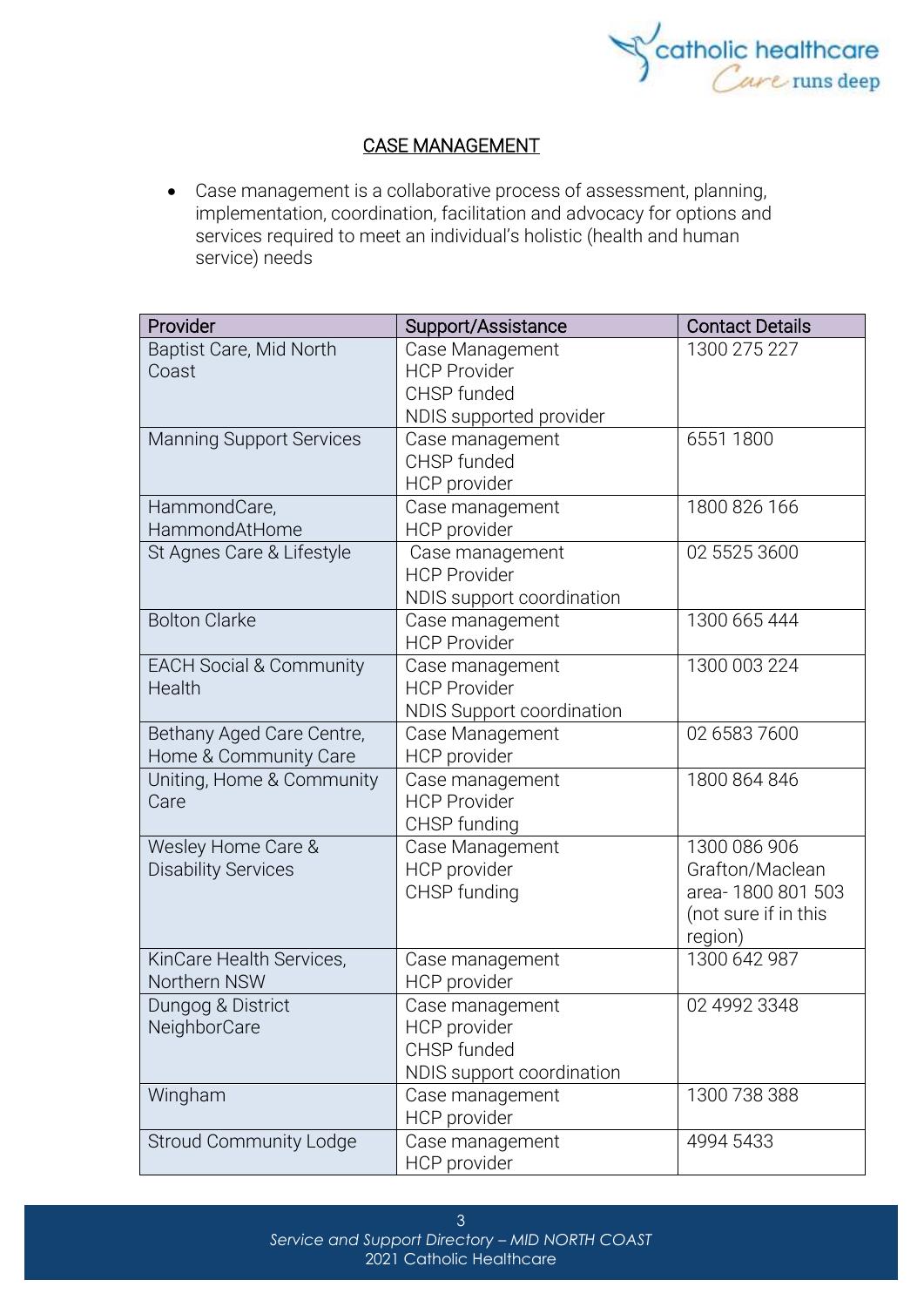

| <b>Community Gateway</b> | Case management<br>CHSP funded<br>HCP provider | 1300 657 473 |
|--------------------------|------------------------------------------------|--------------|
|                          |                                                |              |

#### DECLUTTERING:

- To remove clutter from a room, an area, etc
- Working through the process of letting go of items, to be able to use spaces of the home (and around the property) for it's intended purpose

| Provider                        | Support/Assistance        | <b>Contact Details</b> |
|---------------------------------|---------------------------|------------------------|
| Baptist Care, Mid North         | Domestic Assistance       | 1300 275 227           |
| Coast                           | <b>HCP Provider</b>       |                        |
|                                 | CHSP funded               |                        |
|                                 | NDIS supported provider   |                        |
| Uniting, Mid North Coast        | Domestic Assistance       | 1800 864 846           |
|                                 | CHSP funded               |                        |
|                                 | HCP provider              |                        |
| <b>Manning Support Services</b> | Domestic Assistance       | 6551 1800              |
|                                 | CHSP funded               |                        |
|                                 | <b>HCP</b> provider       |                        |
| <b>Australian Unity</b>         | Domestic Assistance       | 1300 896 015           |
|                                 | CHSP funded               |                        |
| <b>Bolton Clarke</b>            | Domestic Assistance       | 1300 665 444           |
|                                 | <b>HCP Provider</b>       |                        |
| KinCare Health Services,        | Domestic assistance       | 1300 642 987           |
| Northern NSW                    | HCP provider              |                        |
| Dungog & District               | Domestic Assistance       | 02 4992 3348           |
| NeighborCare                    | <b>HCP</b> provider       |                        |
|                                 | CHSP funded               |                        |
|                                 | NDIS support coordination |                        |
| Home Nursing Group,             | Domestic Assistance       | 1300 698 693           |
| Taree                           | CHSP funded               |                        |
|                                 | HCP provider              |                        |
| <b>Calvary Community Care</b>   | Domestic Assistance       | 6592 8700              |
|                                 | CHSP funded               |                        |
|                                 | <b>HCP</b> provider       |                        |
| Lifetime Connect, Coffs         | Domestic Assistance       | 02 6652 9563           |
| Harbour                         | CHSP funded               |                        |
|                                 | HCP provider              |                        |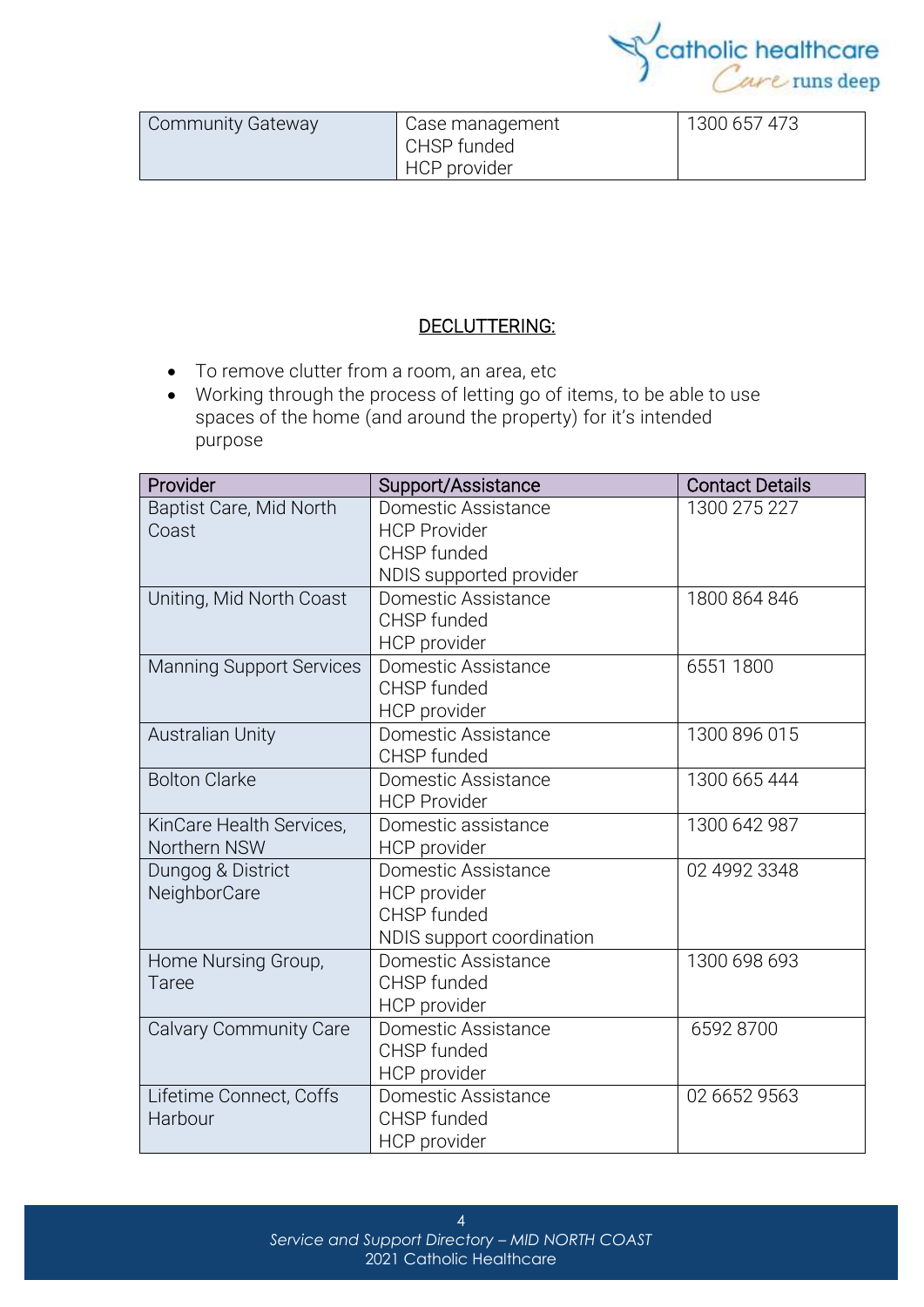

| Catholic Healthcare, Mid | Domestic Assistance            | 1800 225 474 |
|--------------------------|--------------------------------|--------------|
| North Coast              | CHSP funded                    |              |
|                          | HCP provider                   |              |
| NSW Home Support         | Domestic Assistance            | 1300 770 118 |
| <b>Services</b>          | HCP provider                   |              |
|                          | CHSP funded                    |              |
| <b>Community Gateway</b> | Domestic Assistance            | 1300 657 473 |
|                          | CHSP funded                    |              |
|                          | <b>HCP</b> provider            |              |
| Omnicare Day care        | Leisure activities and outings | 1300 336 488 |
|                          | CHSP funded                    |              |
|                          | NDIS supported service         |              |
| Open Door at SNC,        | Free community meals           | 6571 2499    |
| Singleton                | <b>Bingo</b>                   |              |
|                          | Music programs                 |              |
|                          | Arts programs                  |              |

#### DONATION SERVICES

| Provider                                              | Support/assistance                                                                                                            | <b>Contact Details</b> |
|-------------------------------------------------------|-------------------------------------------------------------------------------------------------------------------------------|------------------------|
| <b>Omnicare Group</b>                                 | Meals<br>CHSP funded<br>NDIS supported service                                                                                | 1300 336 488           |
| Salvation Army Community<br>Services Centre Community | Lunch<br>Clothing donations<br>Food parcels<br>Food vouchers                                                                  | 6554 6101              |
| St Vincent De Pail Society,<br>Mid North Coast        | Food parcels<br>Clothing vouchers                                                                                             | 6583 5960              |
| <b>Samaritans Foundation</b>                          | Food parcels<br>Food vouchers<br>Utility bill assistance                                                                      | 0437 595 001           |
| Open Door at SNC,<br>Singleton                        | Clothing donations                                                                                                            | 65712499               |
| <b>Wesley Mission</b>                                 | Food vouchers<br>Clothing vouchers<br>Purchase of essential household<br>items<br>Financial assistance for<br>household bills | 9263 5555              |
| LifeHouse Care                                        | Clothing<br>Household goods<br>Vouchers                                                                                       | 6652 3116              |
| Lifeline                                              | Clothing                                                                                                                      | 5626 5001              |
| Riverside Care                                        | Food parcels<br>Vouchers<br>Clothing                                                                                          | 6643 3361              |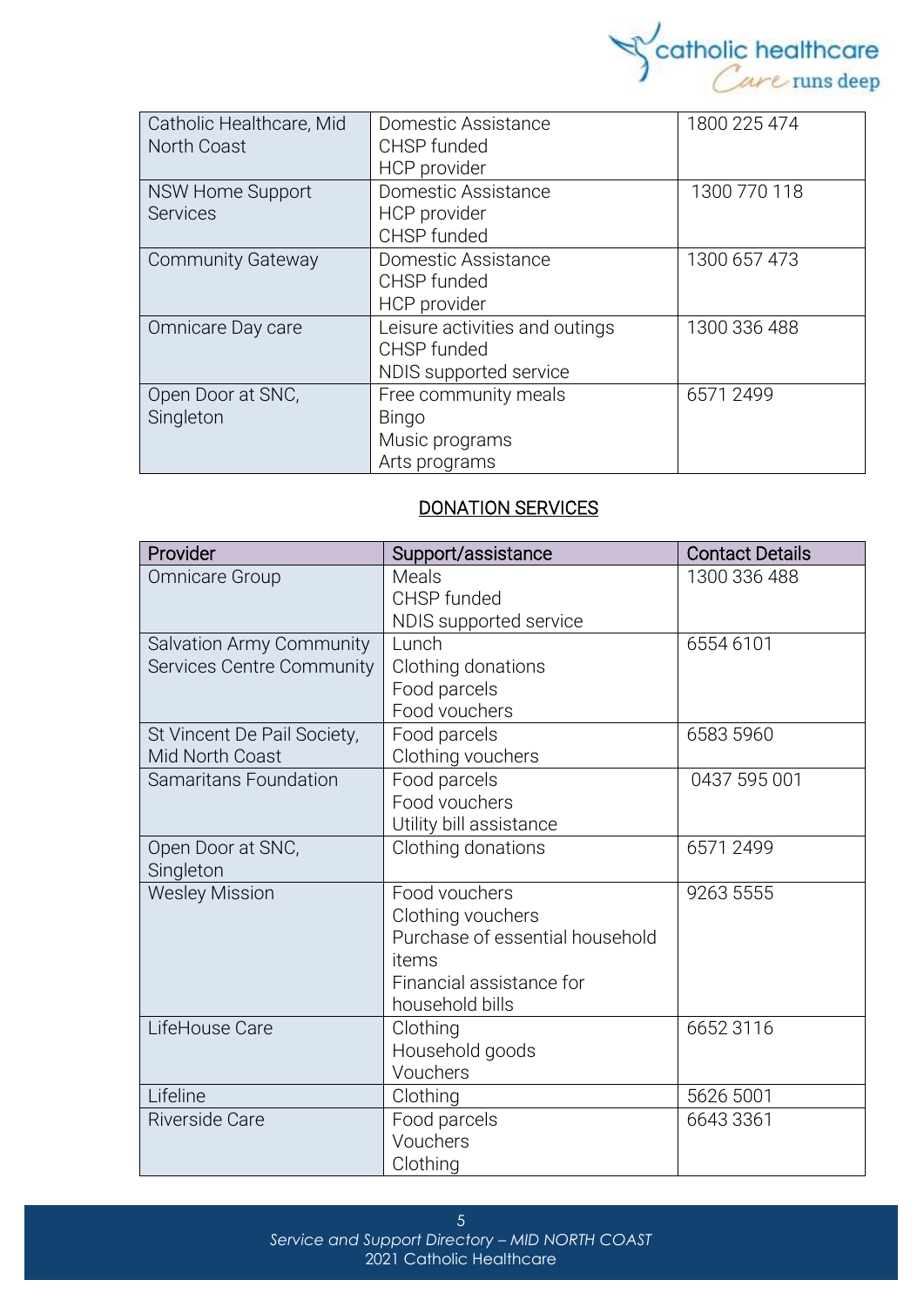

| Furniture                 |  |
|---------------------------|--|
| Financial assistance with |  |
| pharmaceuticals           |  |

#### RUBBISH REMOVAL:

| Port Macquarie-Hastings Domestic & Family     | 6584 9102    |
|-----------------------------------------------|--------------|
| Violence Specialist Service Waste Removal     |              |
| The Junk Removers                             | 0415 540 055 |
| Handybin                                      | 66918700     |
| Ozzie Skip Hire                               | 0487 360 094 |
| Coffs Harbour SkipBins                        | 0413 492 452 |
| Coffs Harbour Community Recycling Centre      | 6648 4000    |
| Cleanaway South Kempsey Waste                 | 6529 0501    |
| Red Rocket Rubbish Removal, Port Macquarie    | 0455 833 797 |
| region                                        |              |
| Rouges Rubbish Removal, Forster               | 0438 654 525 |
| Gloucester Landfill Facility Waste Management | 6538 5203    |

#### SQUALOR CLEAN:

| National Trauma & Crime Scene Cleaning         | 0488 007 675 |
|------------------------------------------------|--------------|
| Forensic Cleaning, Mid North Coast             | 1300 246 429 |
| <b>BioHaz</b>                                  | 1300 BIO HAZ |
| <b>Beeall Cleaning Services</b>                | 6655 13552   |
| Devine Construction Cleaning                   | 0457 650 589 |
| Jim's Cleaning Coffs Harbour                   | 0401 888 955 |
| OZK Commercial Cleaning, Port Macquarie        | 1300 090 966 |
| Azmill Clean-up Specialists, Taree & Surrounds | 0467 223 523 |
| Hoarding and squalor clean                     |              |

#### SOCIAL INCLUSION:

• Social [inclusion](https://www.collinsdictionary.com/dictionary/english/inclusion) is the act of making all groups of people within a society [feel](https://www.collinsdictionary.com/dictionary/english/feel) valued and [important.](https://www.collinsdictionary.com/dictionary/english/important)

| Provider                | Support/Assistance        | <b>Contact Details</b> |
|-------------------------|---------------------------|------------------------|
| <b>NSW Home Support</b> | Companion visiting        | 1300 770 118           |
| <b>Services</b>         | HCP provider              |                        |
|                         | CHSP funded               |                        |
| Calvary Community Care  | Visiting outreach program | 65928700               |
|                         | CHSP funded               |                        |
|                         | HCP provider              |                        |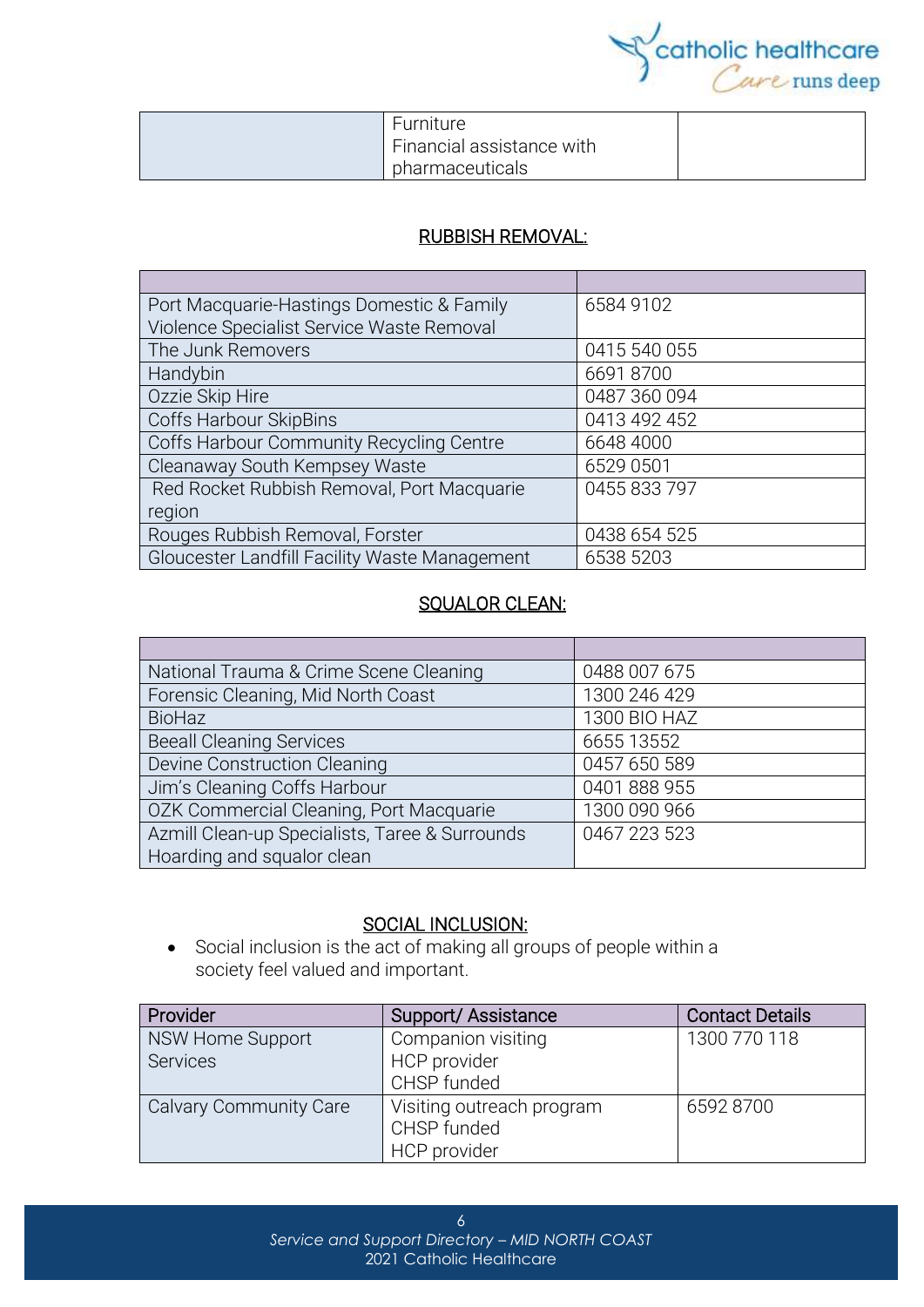

| Home Nursing Group,             | Social outings                    | 1300 698 693         |
|---------------------------------|-----------------------------------|----------------------|
| Taree                           | Individual home visits            |                      |
|                                 | CHSP funded                       |                      |
|                                 | <b>HCP</b> provider               |                      |
| Dungog & District               | Peer and group support programs   | 02 4992 3348         |
| NeighborCare                    | HCP provider                      |                      |
|                                 | CHSP funded                       |                      |
|                                 | NDIS support coordination         |                      |
| Uniting, Mid North Coast        | Day outings                       | 1800 864 846         |
|                                 | CHSP funded                       |                      |
|                                 | HCP provider                      |                      |
| <b>ABCARE</b>                   | Social support Group outings      | 0256 158 300         |
|                                 | Support groups                    |                      |
| <b>Manning Support Services</b> | Individual and group outings      | 6551 1800            |
|                                 | Exercise groups                   |                      |
|                                 | Men's outings                     |                      |
|                                 | Home visits                       |                      |
|                                 | CHSP funded                       |                      |
|                                 | HCP provider                      |                      |
| Australian Red Cross, Mid       | Social connection program         | 1800 733 276         |
| North Coast                     | Home visits                       |                      |
|                                 | Social outings                    |                      |
|                                 | Peer support                      |                      |
|                                 | Social phone calls                |                      |
| <b>Australian Unity</b>         | CHSP funded                       | 1300 896 015         |
|                                 | Indigenous cultural social events |                      |
|                                 | and outings                       |                      |
| KinCare                         | Visiting program and outings      | 1300 971 821         |
|                                 | CHSP, HCP, and private funding    |                      |
|                                 | service options                   |                      |
| Uniting, Home &                 | Recreation and exercise programs  | 1800 864 846         |
| <b>Community Care</b>           | <b>HCP Provider</b>               |                      |
|                                 | CHSP funding                      |                      |
| Wesley Home Care &              | Home visiting outreach program    | 1300 086 906         |
| <b>Disability Services</b>      | <b>HCP</b> provider               | Grafton/Maclean      |
|                                 | CHSP funding                      | area-1800 801 503    |
|                                 |                                   | (not sure if in this |
|                                 |                                   | region)              |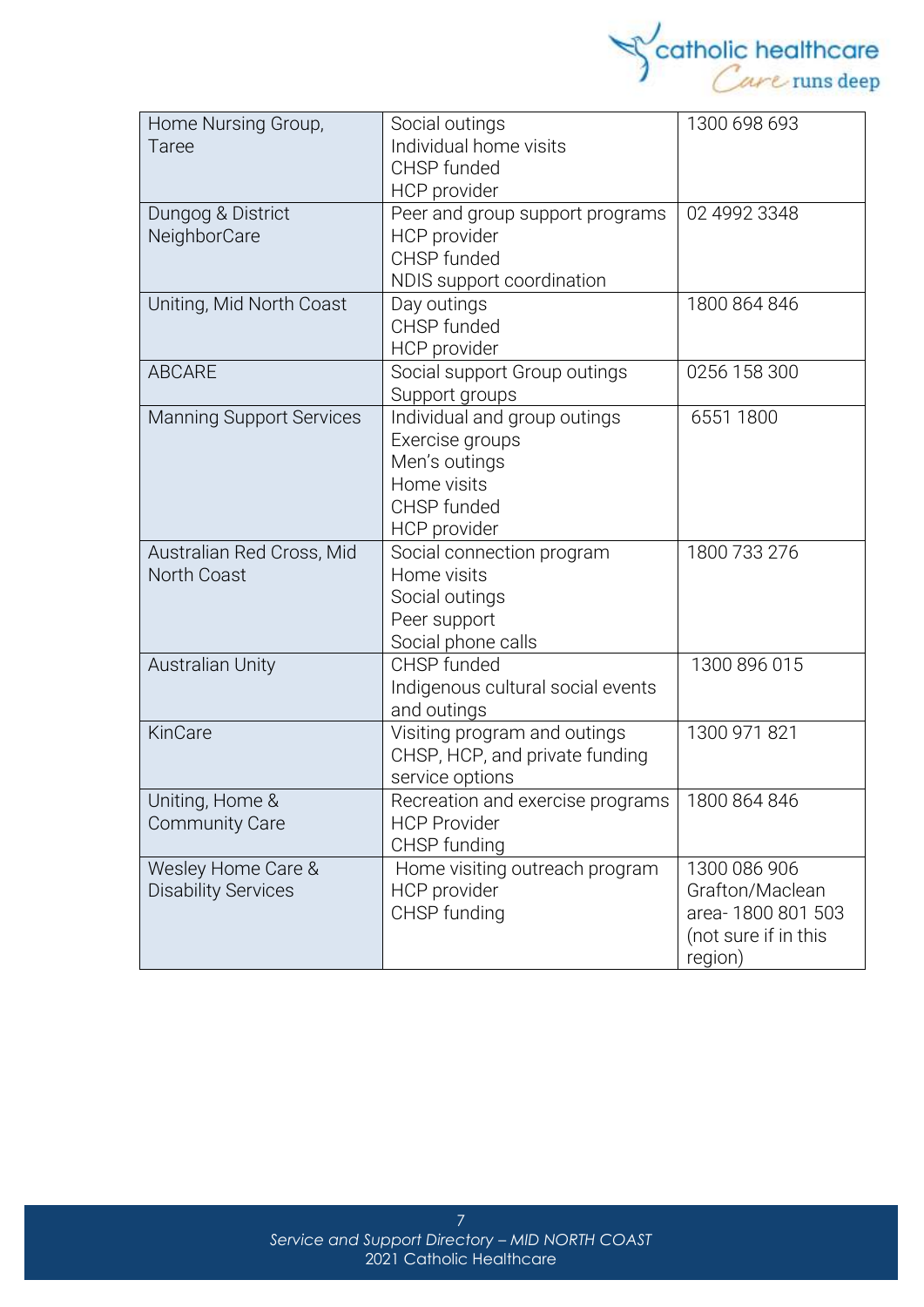

#### *ACTIVITIES OF DAILY LIVING (ADL's)*

• Activities of daily living (ADLs), as the name implies, are activities necessary for maintaining an independent lifestyle with a high quality of life.

#### What are the activities of daily living*?*

| Functional<br>mobility:                         | To move about freely and safely.                                                                                                                      |
|-------------------------------------------------|-------------------------------------------------------------------------------------------------------------------------------------------------------|
| Feeding                                         | To feed oneself                                                                                                                                       |
| Personal hygiene:                               | To manage aspects of personal hygiene, such as bathing,<br>grooming, dressing, and brushing teeth.                                                    |
| Home                                            | To manage tasks around the home such as taking out the                                                                                                |
| maintenance:                                    | rubbish, cleaning the kitchen, cleaning the bathroom,<br>vacuuming/mopping, making sure food in the fridge and pantry is<br>current, watering plants. |
| Managing<br>medications:                        | assistance may be required in getting prescriptions, keeping<br>medications up to date and taking medications on time and in the<br>right dosages.    |
| Managing<br>finances:                           | managing assistance with bank balances, cheque books and<br>paying bills on time                                                                      |
| Communicating<br>with others:                   | managing the household's phone and mail, making the home<br>hospitable and welcome for visitors.                                                      |
| Companionship<br>and mental<br>support:         | this is important as it reflects on the help that may be needed to<br>keep a person in a positive frame of mind.                                      |
| Safety procedure<br>and emergency<br>responses: | in the event of an emergency, a well-planned emergency<br>procedure should be designed; as well as emergency contacts<br>known in case of any events. |

#### *How can the teaching of ADL's be done through regular support services?*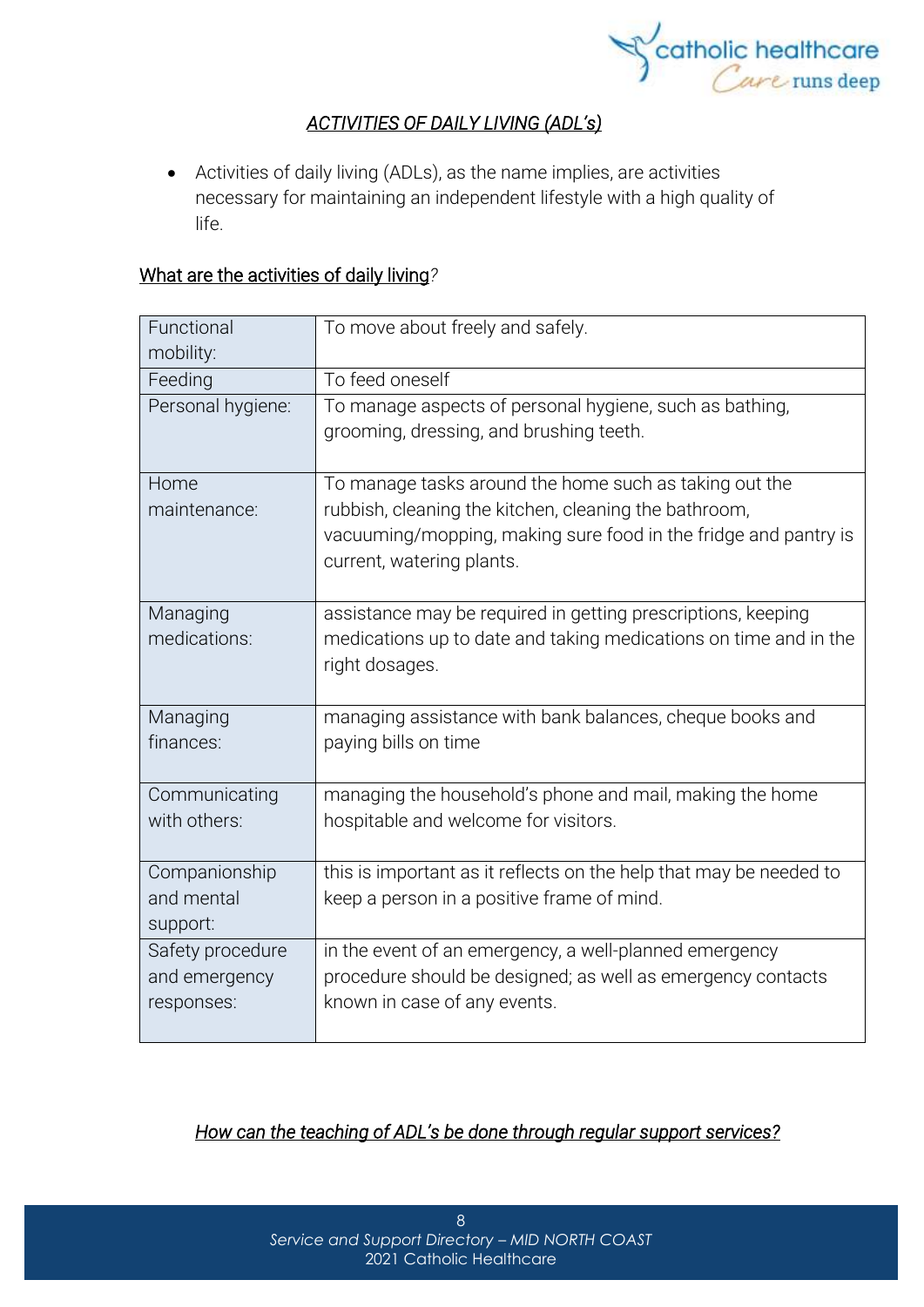

| Functional mobility: | Identifying if the individual can navigate their hallways free of<br>clutter and get assistive devices such as walkers through<br>doorways; a few changes might be necessary such as<br>doorway modifications and ramps; removing floor runners<br>and rugs helps eliminate potential tripping hazards.<br>Assisting a client to develop and implement a personal<br>organizing plan, including categories for discarded items.<br>Include a list of tasks and a plan for where to keep objects<br>and papers. Preparation includes assembling materials<br>needed for filing and storing items.<br>Take a photo of the area before starting the declutter. Ask<br>yourself questions about each item, such as 'Have I used<br>this in the last year? Is this something to give away or trash?' |
|----------------------|-------------------------------------------------------------------------------------------------------------------------------------------------------------------------------------------------------------------------------------------------------------------------------------------------------------------------------------------------------------------------------------------------------------------------------------------------------------------------------------------------------------------------------------------------------------------------------------------------------------------------------------------------------------------------------------------------------------------------------------------------------------------------------------------------|
|                      | Refer to your photo and celebrate your victories.<br>Break big tasks into smaller tasks (bathroom-> 1 drawer)<br>Set a calendar to follow and start with small time increments<br>(10-15 minutes); limit any distractions (phone, TV, radio);<br>take a break when your timer goes off and then repeat while<br>increasing the amount of time<br>Know your options by locating a recycling centre, donation<br>locations, donation centres that will pick items up, rubbish<br>removal days                                                                                                                                                                                                                                                                                                     |
| Feeding:             | Meal preparation and clean-up. Services that offer DA can<br>support a person in preparing and enjoying their meals.<br>Whether they have dietary needs, need inspiration with meal<br>plans, or would just like help with their cooking and clean-up.<br>Social support is also provided for those who would like<br>support during grocery shopping, unpacking of groceries,<br>and company while cooking something. This is important for<br>seniors to ensure they are receiving the appropriate nutrients<br>to support their health all wellbeing.<br>Meals on Wheels is an option for those who are unable to<br>prepare their own meals. The organisation specializes in                                                                                                                |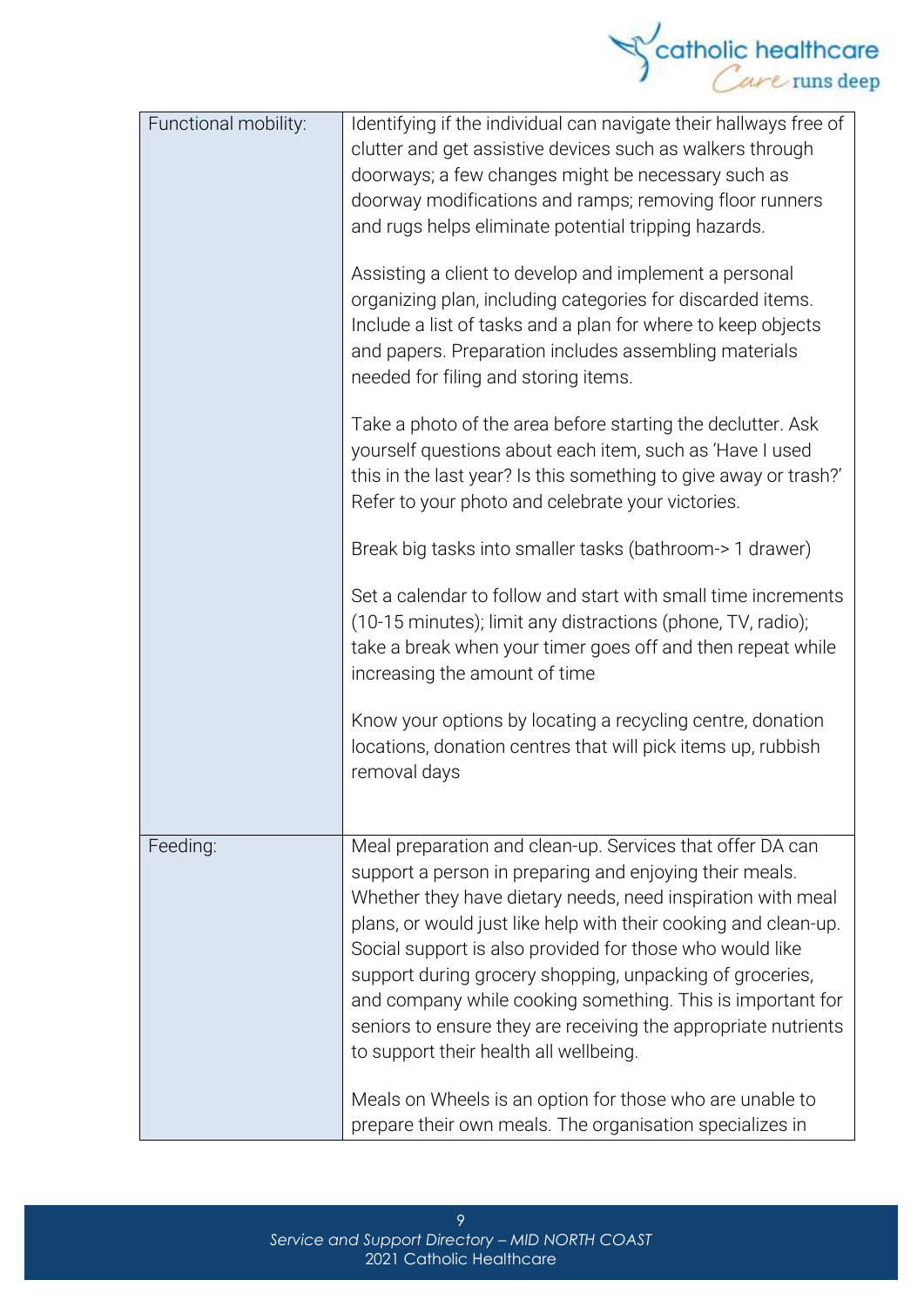

|                   | meal delivery for people aged over 65, as well as CHSP<br>clients, HCP clients, NDIS clients and full fee-paying clients.<br>Kindly reminding clients of food safety and cross<br>contamination; and how their health can be affected if cross<br>contamination of certain foods occur.                                                                                                                                                                                                                                                                                                                              |
|-------------------|----------------------------------------------------------------------------------------------------------------------------------------------------------------------------------------------------------------------------------------------------------------------------------------------------------------------------------------------------------------------------------------------------------------------------------------------------------------------------------------------------------------------------------------------------------------------------------------------------------------------|
| Personal Hygiene: | Services may include oral care, toileting, grooming,<br>showering, dressing, and undressing, and general mobility. A<br>care worker may be able to assist with personal care needs<br>with complete respect for a person's privacy and dignity.<br>Assistance can include getting in and out of bed, managing<br>continence and providing assistance using continence aids<br>and appliances.                                                                                                                                                                                                                        |
|                   | Providing easier clothing/shoes for the individual to wear if<br>you notice it has become increasingly difficult for them to<br>undress. Solutions could include pants/shorts with elastic<br>waistbands, shoes with Velcro fasteners rather than laces.                                                                                                                                                                                                                                                                                                                                                             |
|                   | Implementing home strategies for a person to shower<br>without fear of falling or slipping, such as grab bars, non-slip<br>floor mats or a shower chair. If a person still feels uneasy<br>with these installations, then a care worker is able to provide<br>assistance with showering.                                                                                                                                                                                                                                                                                                                             |
| Home maintenance: | Support is there for clients who need assistance with<br>anything from putting a load of laundry in the washing<br>machine, to folding clothes, making their bed, sweeping the<br>front paths, vacuuming, mopping, wiping kitchen benches,<br>cleaning toilets, and watering their plants. A care worker can<br>work with the client to show them how it can be done, or can<br>help assist with simple tasks such as setting up the vacuum<br>cleaner, how to empty the vacuum cleaner once its full, filling<br>and emptying a mop bucket after each use, washing all the<br>towels/cleaning cloths after use etc. |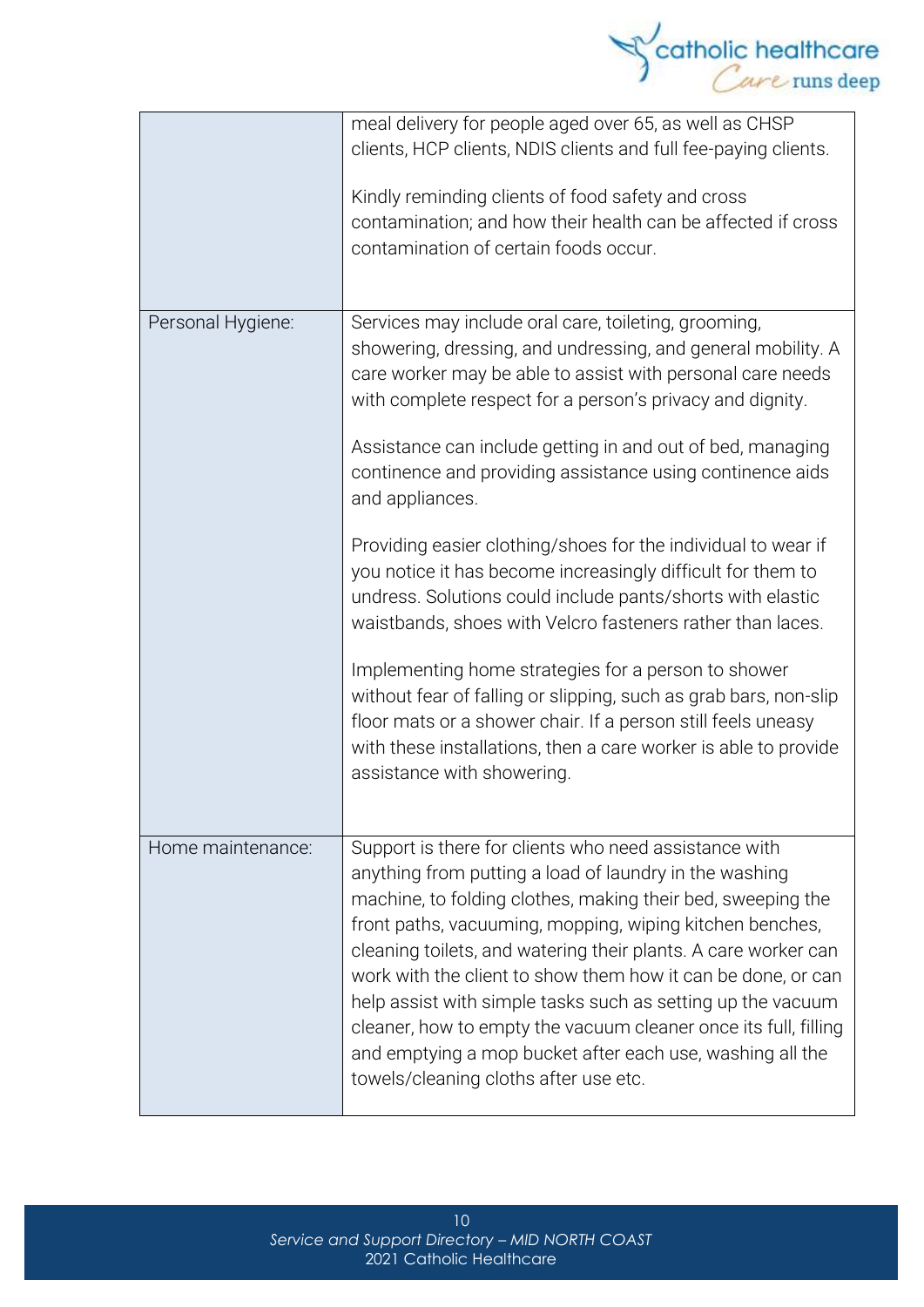

|                                             | Being able to provide clients with different options on how to<br>pack washing away, by either hanging their clothes with<br>clothes hangers, or folding them away.<br>Working with a client to organize their kitchen<br>cupboards/pantry into categories, such as keeping plates<br>together, cutlery together, cups etc. Cleaning the<br>fridge/freezer and pantry and checking for current dates.                                                                  |
|---------------------------------------------|------------------------------------------------------------------------------------------------------------------------------------------------------------------------------------------------------------------------------------------------------------------------------------------------------------------------------------------------------------------------------------------------------------------------------------------------------------------------|
| Managing<br>medications:                    | Transport can be arranged through an organisation to assist<br>with a client to access pharmacies to pick up their<br>medication.                                                                                                                                                                                                                                                                                                                                      |
| Managing finances:                          | A case manager can assist the individual to sort through and<br>organize any bills, categorized by paid, unpaid and/or<br>overdue.<br>Suggestions for storing the bills such as in a folder or filing<br>cabinet can be arranged with the individual.                                                                                                                                                                                                                  |
| Communicating with<br>others:               | Communication is fundamental to human interaction. Care<br>workers can assist individuals in managing their calendar<br>and appointments, and sharing family updates by post,<br>technology or replying to messages<br>Keeping a large calendar with clearly marked dates and<br>appointment times can create a greater sense of control and<br>order.<br>Teaching an individual how to use technology such as zoom<br>and searching internet links and YouTube videos |
| Companionship and<br>mental health support: | Communication impairment can alienate people from their<br>regular activities, and relationships can lead to withdrawal,<br>isolation, and depression.<br>Care plans can be created with individuals to support their<br>social interaction and communication. It is important to                                                                                                                                                                                      |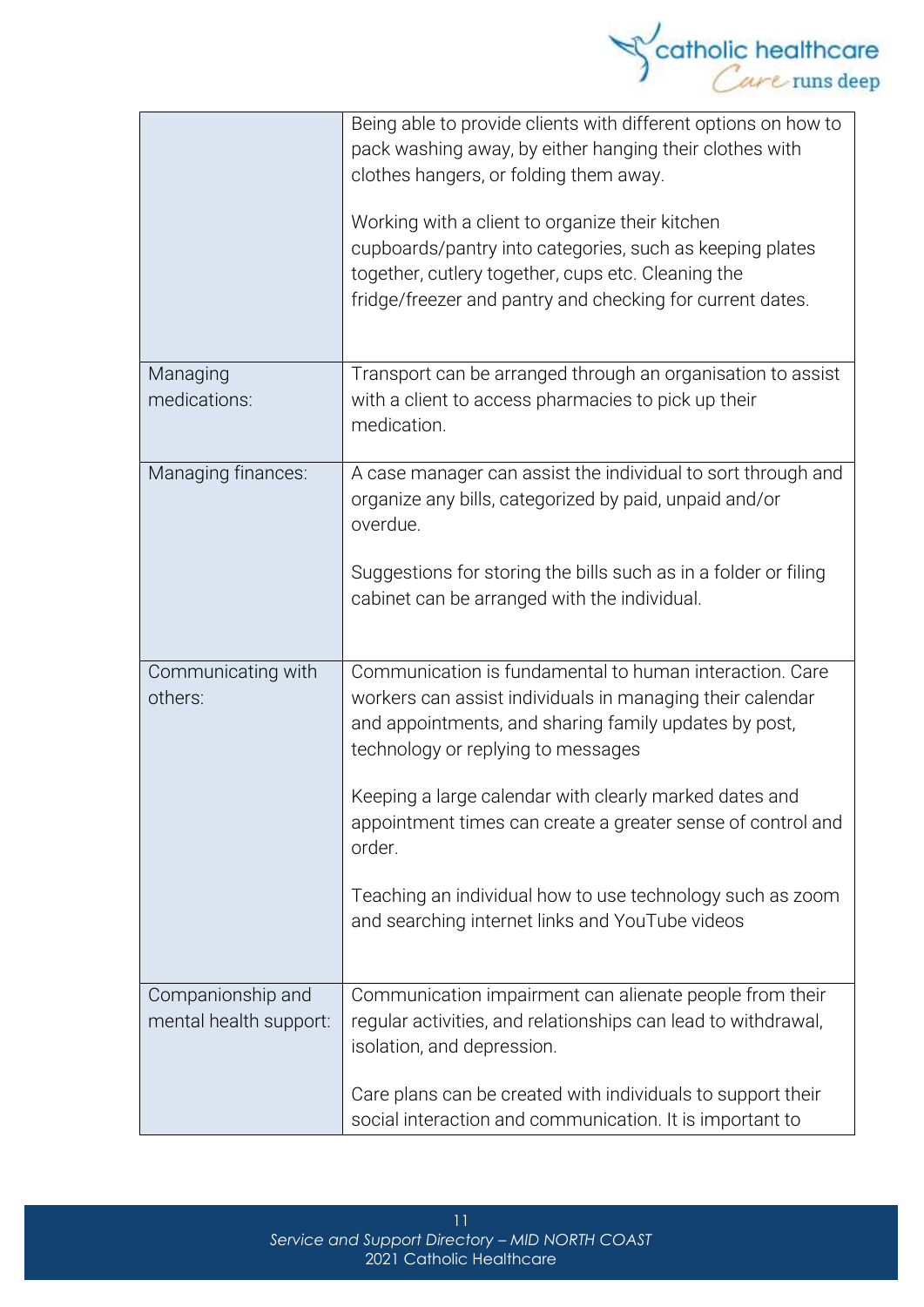

|                                              | understand why a person is experiencing difficulty in<br>communicating and try and lessen the effects.<br>This could include finding out what a person's interests are<br>and linking them to social groups within the community.<br>Suggesting ways for a person to express their feelings, such<br>as drawing or keeping journal entries, or meditating as a<br>form of stress relief. |
|----------------------------------------------|------------------------------------------------------------------------------------------------------------------------------------------------------------------------------------------------------------------------------------------------------------------------------------------------------------------------------------------------------------------------------------------|
| Safety procedure and<br>emergency responses: | Fitting medical alert systems in case of emergency when<br>there is a communication barrier                                                                                                                                                                                                                                                                                              |
|                                              | Hearing impaired phones and hearing aids can help a person<br>remain independent while ensuring their safety is protected.                                                                                                                                                                                                                                                               |
|                                              | Going through a fire escape route with an individual so they<br>become familiar of it in case of emergency. If an individual<br>has a lot of items in the home, working with the individual to                                                                                                                                                                                           |
|                                              | ensure their safety is the top priority is extremely important.<br>Devising a plan with the individual to create clear pathways<br>so there is a clutter free entry and exit in the home would be<br>recommended.                                                                                                                                                                        |

#### Mental Health Care Plan

#### What is it?

A mental health care plan is a support plan for someone who is going through mental health issues. If a doctor agrees that you need additional support, you and the doctor will make the plan together.

#### A mental health care plan might include:

- A referral to an expert, like a psychologist
- The types of mental health care that can support you
- Other strategies to improve and maintain your mental health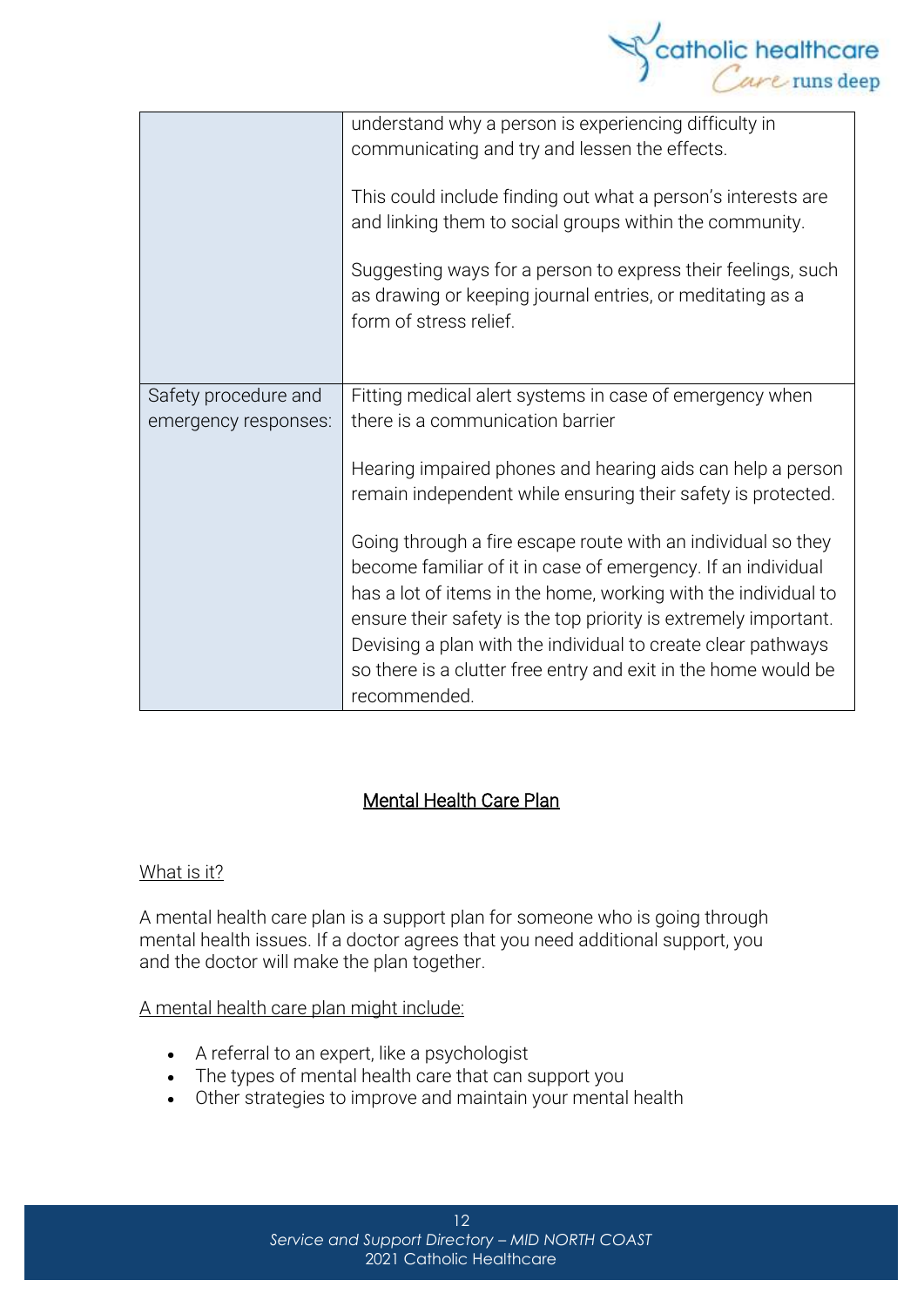

If you have a mental health care plan, the Government will pay some or all of the cost of up to ten sessions with a mental health expert in a year. You can get that through the [Medicare](https://headspace.org.au/blog/how-to-get-a-medicare-card-old/) rebate.

#### Who do I contact for a Mental Health Care Plan?

This needs to be done by your GP (general practitioner). When you book an appointment with your doctor tell them you want to talk about a mental health care plan.

Then, at the appointment, talk to your doctor about what's been going on. It helps to be as open and honest as possible. Your doctor might ask you to fill out a questionnaire about how you've been feeling to work out the best support for you. Your doctor will then refer you to a psychologist that they know of, or you can find your own.

Types of support you may be able to get include:

- One on one sessions with a psychologist
- Group psychologist sessions
- Sessions with a social worker or another allied health practitioner

Extra support can empower you to make big changes to how you feel and cope. Speaking to someone can give you the opportunity to find strategies to work through your concerns and manage them better (Headspace, 2018).

#### Mental Health Support

| Provider                                      | <b>Contact Details</b> |
|-----------------------------------------------|------------------------|
| Bulahdelah/Forster Community Health, Mental   | 1800 011 511           |
| Health service                                |                        |
| <b>Bulahdelah Health Campus</b>               | 02 6592 9315           |
| Clinical Psychology Solutions, Taree          | 02 6552 4180           |
| Catholic Care Social Services Hunter-Manning, | 02 6539 5900           |
| Taree                                         |                        |
| <b>Wingham Community Hospital</b>             | 02 6557 3400           |
| Psychologist- Dr John Slotted, Taree          | 02 6557 8505           |
| Samaritans Foundation Taree Hub               | 0456 816 829           |
| Headspace, Port Macquarie                     | 02 6588 7300           |
| Ken Blacker Counselling, Port Macquarie       | 02 6582 6455           |
| Aboriginal Mental Health Team, Taree          | 02 6591 3000           |
| Lifeline Mid Coast, Port Macquarie            | 131 114                |